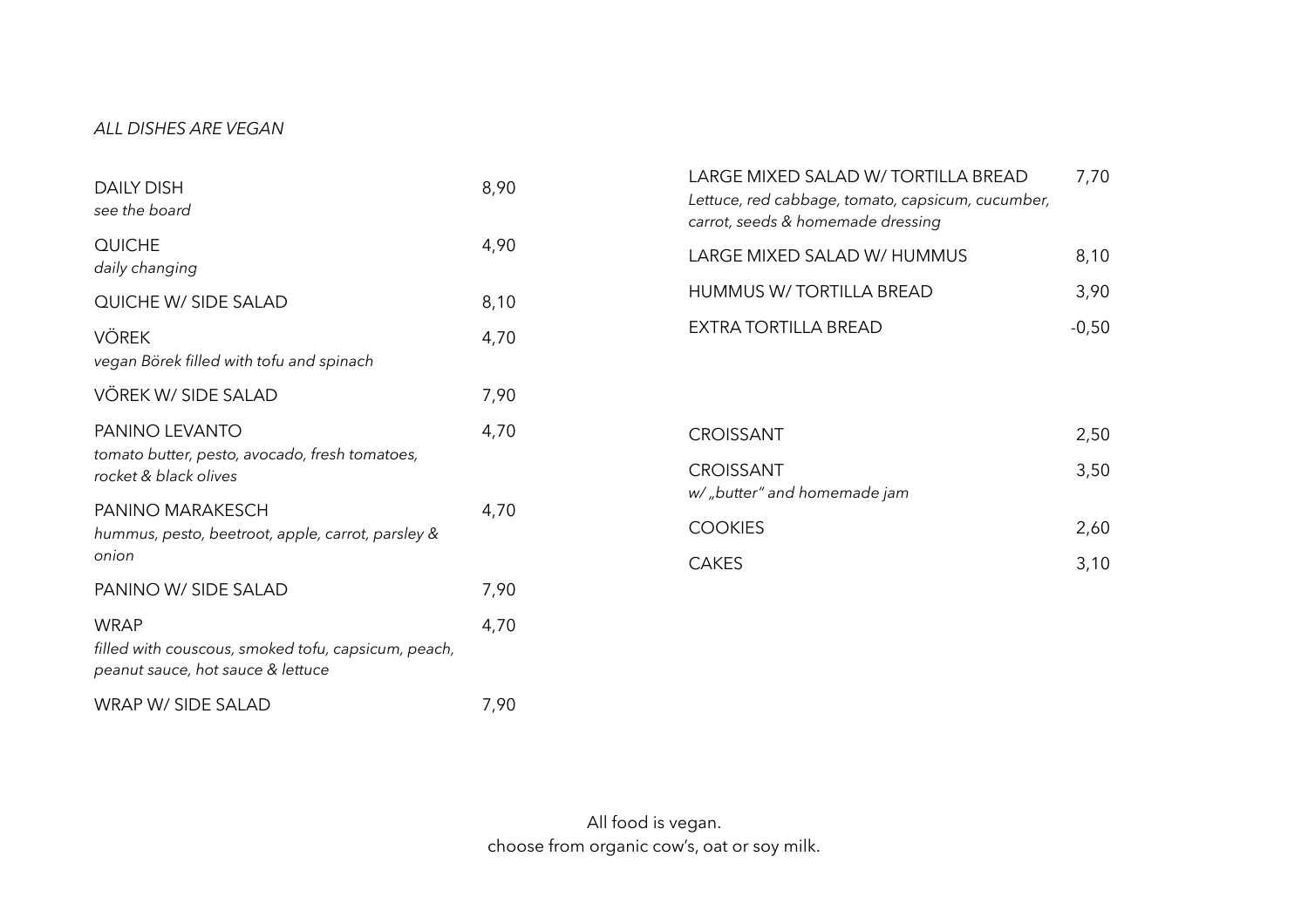| <b>ESPRESSO</b>              | 1,90 |
|------------------------------|------|
| <b>DOUBLE</b>                | 2,70 |
| <b>AMERICANO</b>             | 2,10 |
| <b>CAPPUCINO</b>             | 2,80 |
| LATTE                        | 3,60 |
| <b>FLATWHITE</b>             | 3,40 |
| <b>EXTRA SHOT</b>            | ,-80 |
| <b>HOT CHOCOLATE</b>         | 3,60 |
| CHAI LATTE homemade          | 3,80 |
| <b>MATCHA LATTE</b>          | 3,80 |
| <b>HOT LEMONADE homemade</b> | 3,60 |
| <b>HOT GINGER</b>            | 3,60 |
| <b>HOT MINT</b>              | 3,60 |
|                              |      |

| TEA (Tee-Zwanck)                                                                                                                   | 2,90 |
|------------------------------------------------------------------------------------------------------------------------------------|------|
| - Earl grey<br>- Breakfast-Tea<br>- Green Tea SENCHA<br>- Green Tea with Yasmin CHUNG FENG<br>- Greek Mountain Tea<br>- Herbal Tea |      |
| HOMEMADE LEMONADE Ginger-Lime-Mint                                                                                                 | 3,50 |
| <b>JUICE SPRITZER</b><br>black currant, apple, passion fruit, cherry                                                               | 3,50 |
| DIFFERENT SODAS / see the fridge                                                                                                   | 2,80 |
| <b>LEMONAID / CHARITEA</b>                                                                                                         | 3,00 |